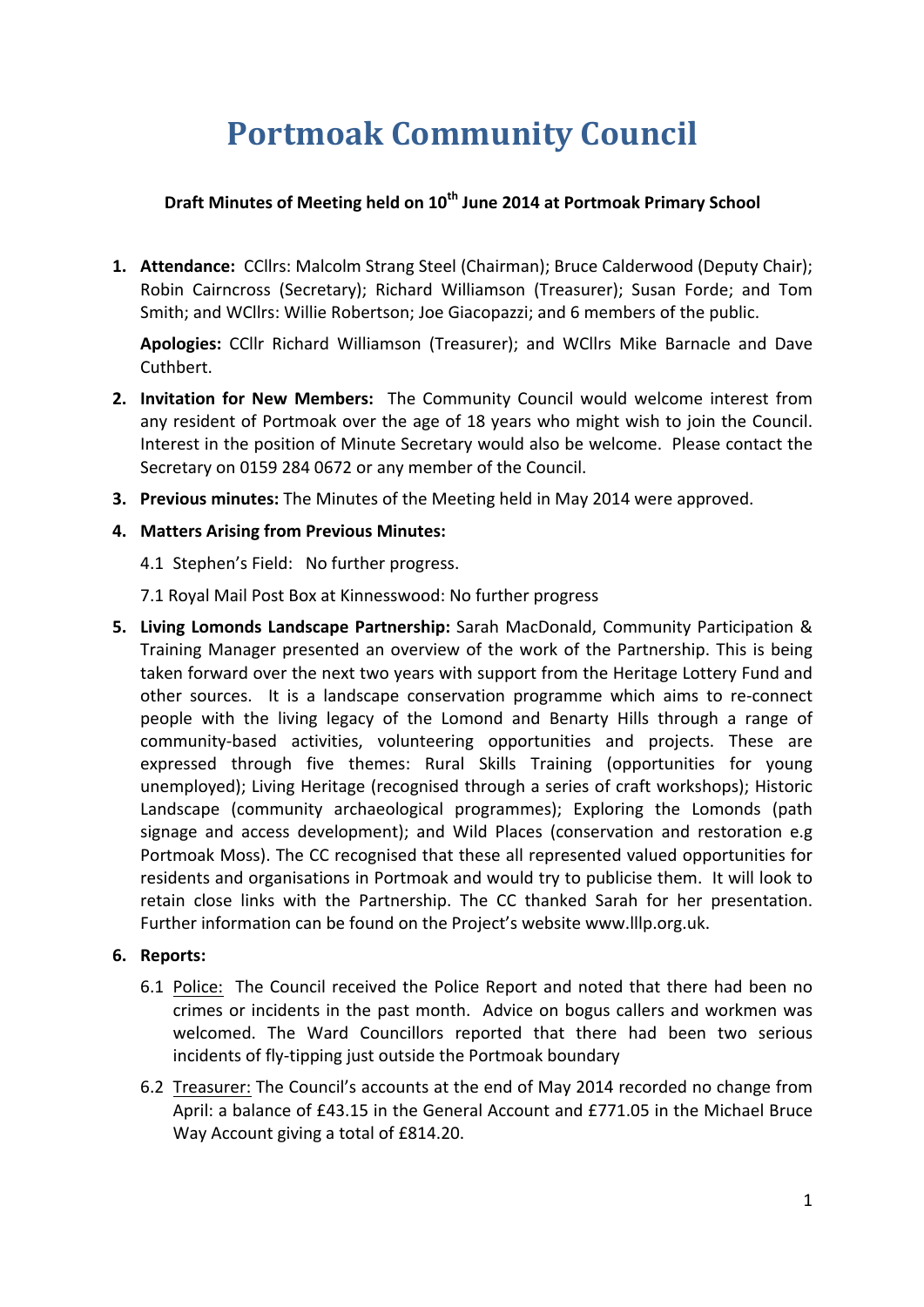6.3 Planning: The CC considered the following new applications and agreed not to object to nor to make comment on:

14/00798/FLL Findatie Farm, erection of a wind turbine; and

14/00902/FLL Little Arnot, alterations and extensions to the dwellinghouse.

These were the unanimous decisions of the CC.

Progress with applications The CC noted the following:

14/00707/FLL The Lomond Inn, erection of 5 new Houses and associated engineering *operations.* The CC noted that P&KC had unfortunately validated this application without the required Design Statement and that to date this important information had not been made available. In the event that the Statement does become available, P&KC have agreed to promulgate it and to reopen the consultation on the application. The CC noted that: its letter of objection had surprisingly been acknowledged by P&KC as "neutral" and had not been placed on its website; and that the consultee comments from the P&KC's conservation team had also not been placed on the website. The CC would take steps to have its letter properly categorised and publicised. The Ward Councillors shared the concern of the rest of the CC at the apparent suppression of the conservation officer's report.

14/000153/FLL footpath Easter to Wester Balgedie. The CC with the residents of Easter and Wester Balgedie will host an opening ceremony on Saturday 14<sup>th</sup> June.

*14/00607/FLL Levenmouth Farm, demolition of old farm house and erection of two one and half storey dwelling houses*. Discussions were taking place to find a suitable route for a signposted path from the Heritage Trail through the Farm.

*Developer contributions.* P&KC had recently responded to the request by Ward Councillors and the CC for all such contributions, whether made per a Section 75 or not, to be transparent, enabled to show those made from Kinross-shire and for that information to be kept up to date. The information returned by P&KC was now being considered and in due course comment would be made. Preliminary analysis confirmed that the information was an invaluable first step but that further work would be necessary if it was to be meaningful. The CC thanked P&KC for the work carried out.

*Tayplan* The CC would consider how to respond before the end of June.

- 6.4 Roads: CCllr Bruce Calderwood presented an updated "Roads Report". The latest version of the Report would be forwarded to Ward Councillors to support their discussions with P&KC Roads Department. The CC noted:
	- that its letter in respect of the series of accidents on the Scotlandwell to Bowhouse section of the A911 had not been acknowledged. This will be pursued.
	- an approach from Portmoak Primary School Parent Council seeking support in resolving several traffic matters in the immediate environs of the School. The CC would wish to help and will pursue with the Parent Council clearer information on the nature of the problems.